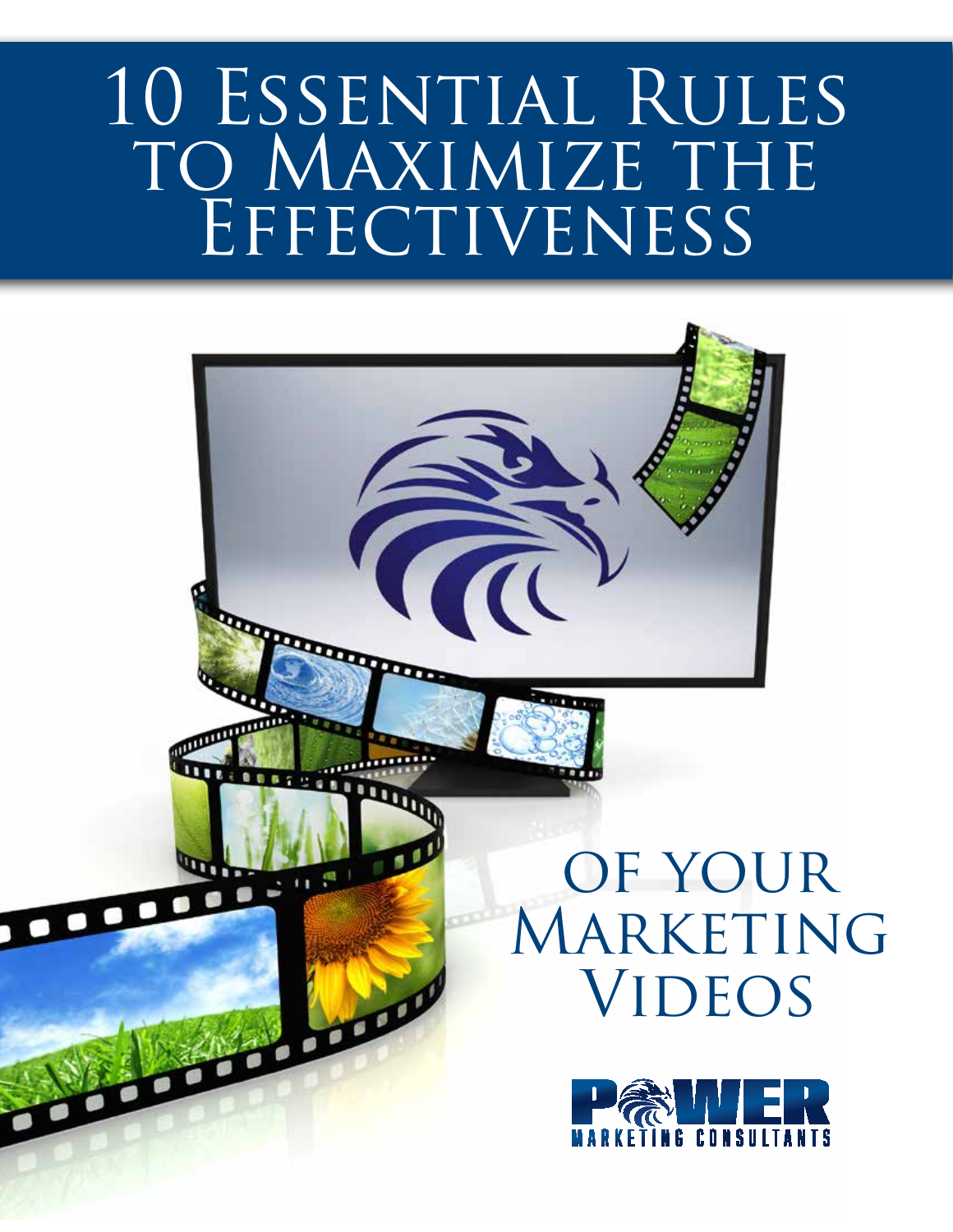



By Diego Rodriguez, Owner Power Marketing Consultants

Copyright © 2012 Power Marketing Consultants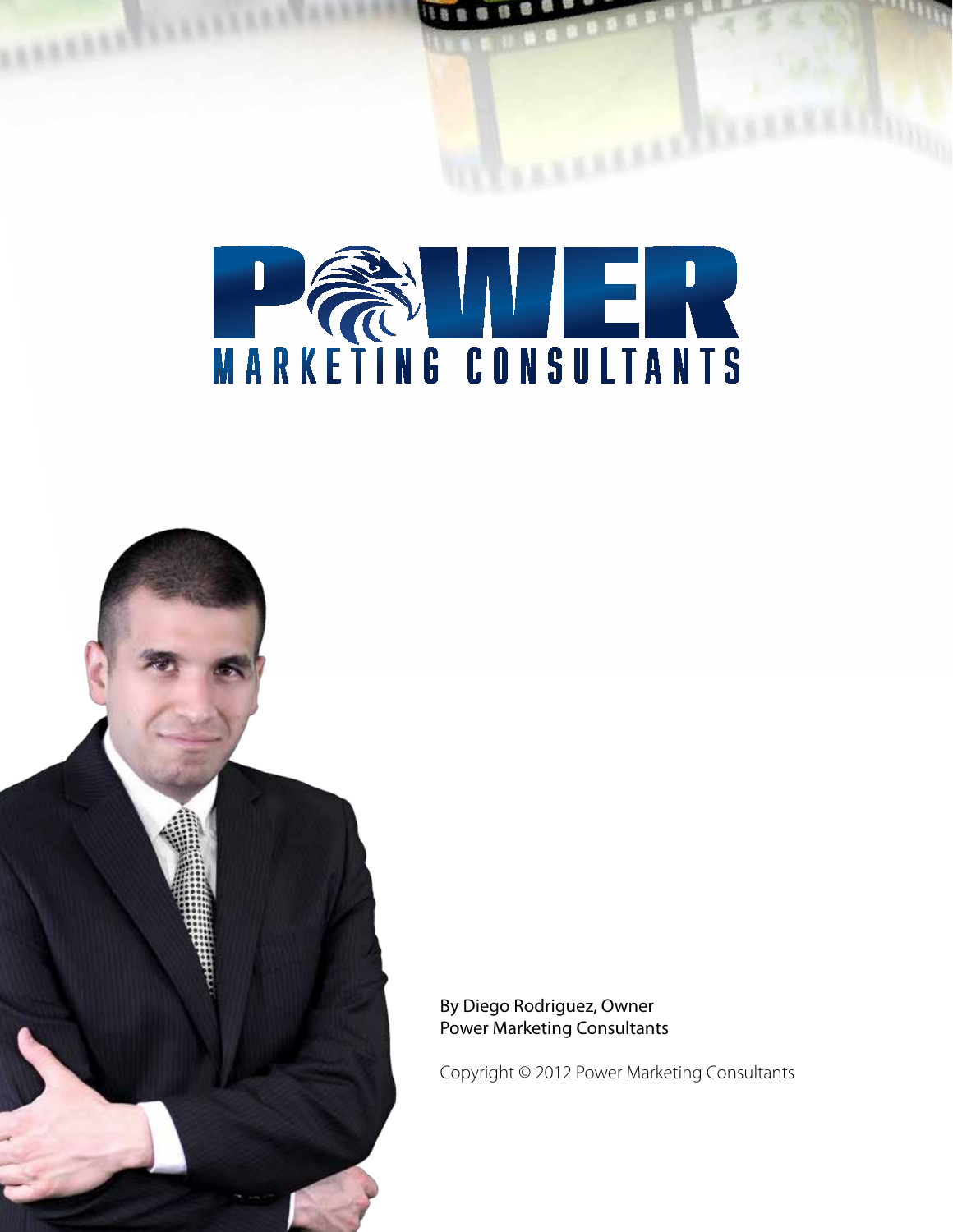# 10 Essential Rules to Maximize the Effectiveness of Your Marketing Videos

It is a simple fact that videos are the most powerful form of communication today. A properly produced video can accomplish basically any marketing goal you have—from educating your customers, to generating leads, or even promoting the perfect sales pitch. Ultimately, your videos should cause your prospects and customers to draw this simple conclusion, *"I'd have to be an absolute fool to do business with anyone else but you regardless of price."*

With this in mind, videos should unquestionably be used in many different parts of an effective marketing campaign. Today, these videos can take the form of TV ads, online videos, and DVD/Blu-Ray productions. To ensure that you are getting the most value and effectiveness from your marketing videos, be sure to follow these 10 rules:

# Rule #1 - Anticipate How Your Video Will Be Used

**BODDED** 

This rule seems somewhat obvious, but with the proliferation of inexpensive video equipment and video production companies, this rule is violated more often than it is not. In short, before you create your video, you must consider how, where, and why the video will be used.

Inexperienced video companies today will simply write a script for your video based on what they know about your company. Most of them follow antiquated video script creation techniques that they found online or picked up from a "guru" or seminar that they attended which taught them how to "start their own video production business."

The script usually amounts to nothing more than a spoken version of your company's brochure, and it is usually created to post on your company's website, (and hosted on YouTube). All of these factors contribute to the overall ineffectiveness of the video itself.

You see, before you produce your video, you must think about your overall sales cycle. In other words, what is the process that your typical customer or prospect goes through before they actually make a purchase from you (or a competitor)? Think about this sales process as a line from 1 to 100 where the number 1 represents the moment they begin to think about buying what you sell. The number 100 represents the point at which a purchase is made. Usually there is a lot that goes on in terms of consideration, timing, research, referrals, etc. before a decision is made to actually make a purchase.

So here's the point. Take a look at that line from 1 to 100 and ask yourself (while considering your product/service and industry), at what point along that line from 1 to 100 would it be best to insert a video in the marketing/sales process? Once you've thought about it, consider how the content of the video might best be used in the overall sales process. Here are some examples:

**Reddenburg** 

**WWW.**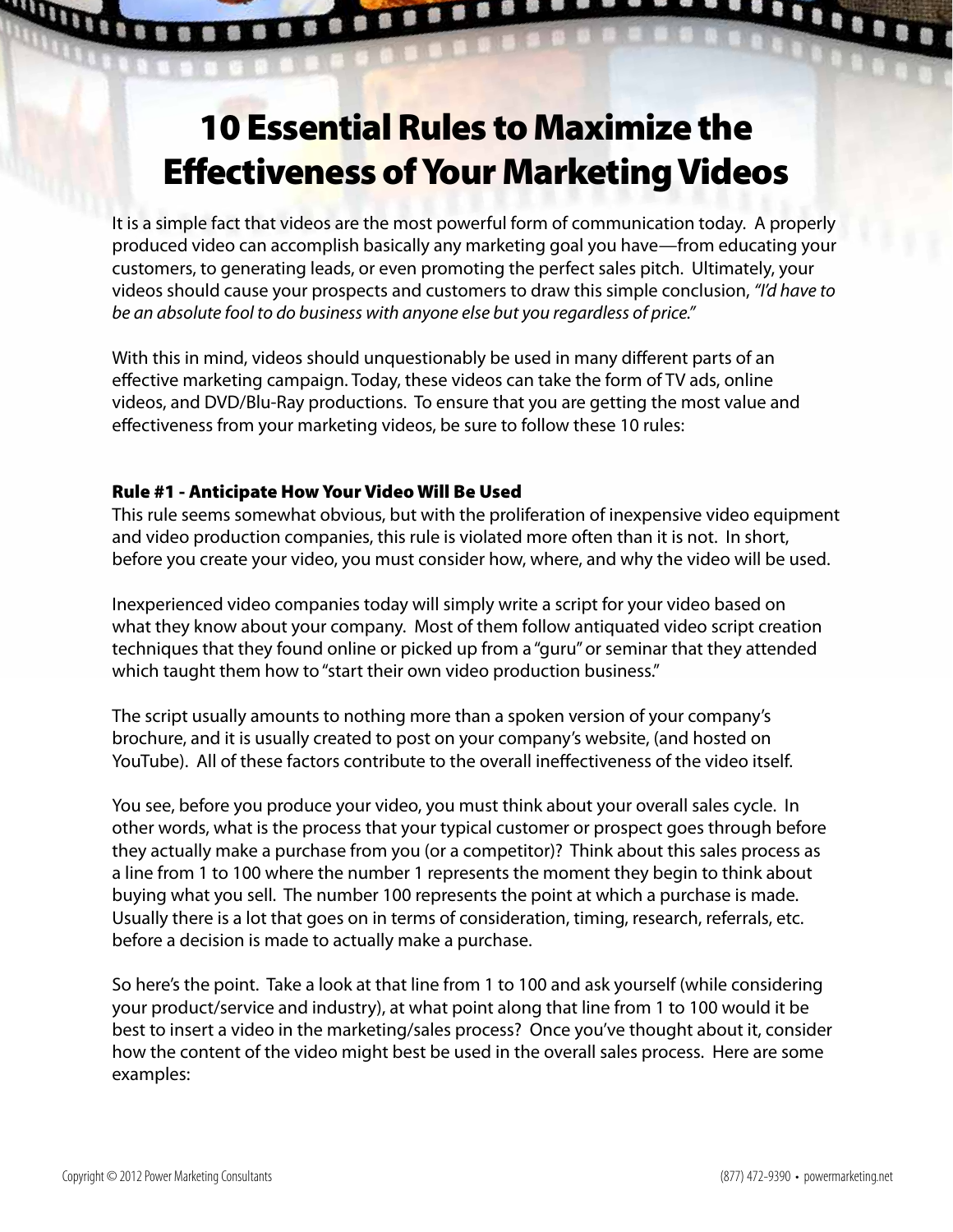- 1. Video can be used to generate *interest* in a product.
- 2. Video can be used to *educate* clients about a product or service.
- 3. Video can be used as a *marketing tool* to support the efforts of your sales team.
- 4. Video can be used to "close the deal" or shorten the duration of the sales cycle.

The manner and timing in which the video will be used in the overall sales cycle will drive the development of the content.—which brings us to rule #2:

# Rule #2 – Consider Which Hot Button to Use

**HELLER COLLEGE** 

While developing the script for your video, you must choose which hot buttons to use to powerfully affect your target market. These 3 Hot Button categories are:

- 1. *Benefits of Ownership* this explains what benefits a prospect or customer will get when buying what you sell. For example, a Lasik Eye Surgeon would say things like, "You can see without glasses," or "Never deal with the hassle of contacs again!" etc.
- 2. *Objections to Ownership*  these hot buttons deal with reasons that prospects have to *not* buy what you sell. Sticking with the Lasik Eye Surgeon example, this would be things like *fear* and *cost*. In this case, the video should anticipate these objections and the script should overcome those objections directly.
- 3. *Vendor Selection* this is where a business gives specific and quantifiable reasons why someone should do business with them instead of someone else.

At Power Marketing, we use a custom scientifically-based analytical process which allows us to craft scripts based on these 3 hot button categories for any industry imaginable. It doesn't matter if you sell business to business, business to consumer, retail, wholesale, etc. Our process works on any size business in any industry.

Once you've determined how your video will be used and which hot buttons to script your videos with, you will be able to determine what you'll need to have in your video in terms of people (or actors), scenes, evidence, etc.

#### Rule #3 - Eliminate the 3 Forbidden Phrases

If you know anything about Power Marketing, you know that we are always teaching businesses about the "3 Forbidden Phrases." In reality, there aren't really 3 phrases, there's really only *one kind* of phrase, but we use 3 evaluations to find them (okay, so we actually use 6 evaluations, but we only share 3 of them with the public).

The 3 forbidden phrases that you should never use in your video script (or other advertising) are phrases or statements that include *platitudes*. A platitude is defined as "*words or phrases that are drearily commonplace and predictable that lack power to evoke interest through overuse or repetition, that nevertheless are stated as though they were original or significant."*

These are words and phrases like: highest quality, biggest selection, largest inventory, best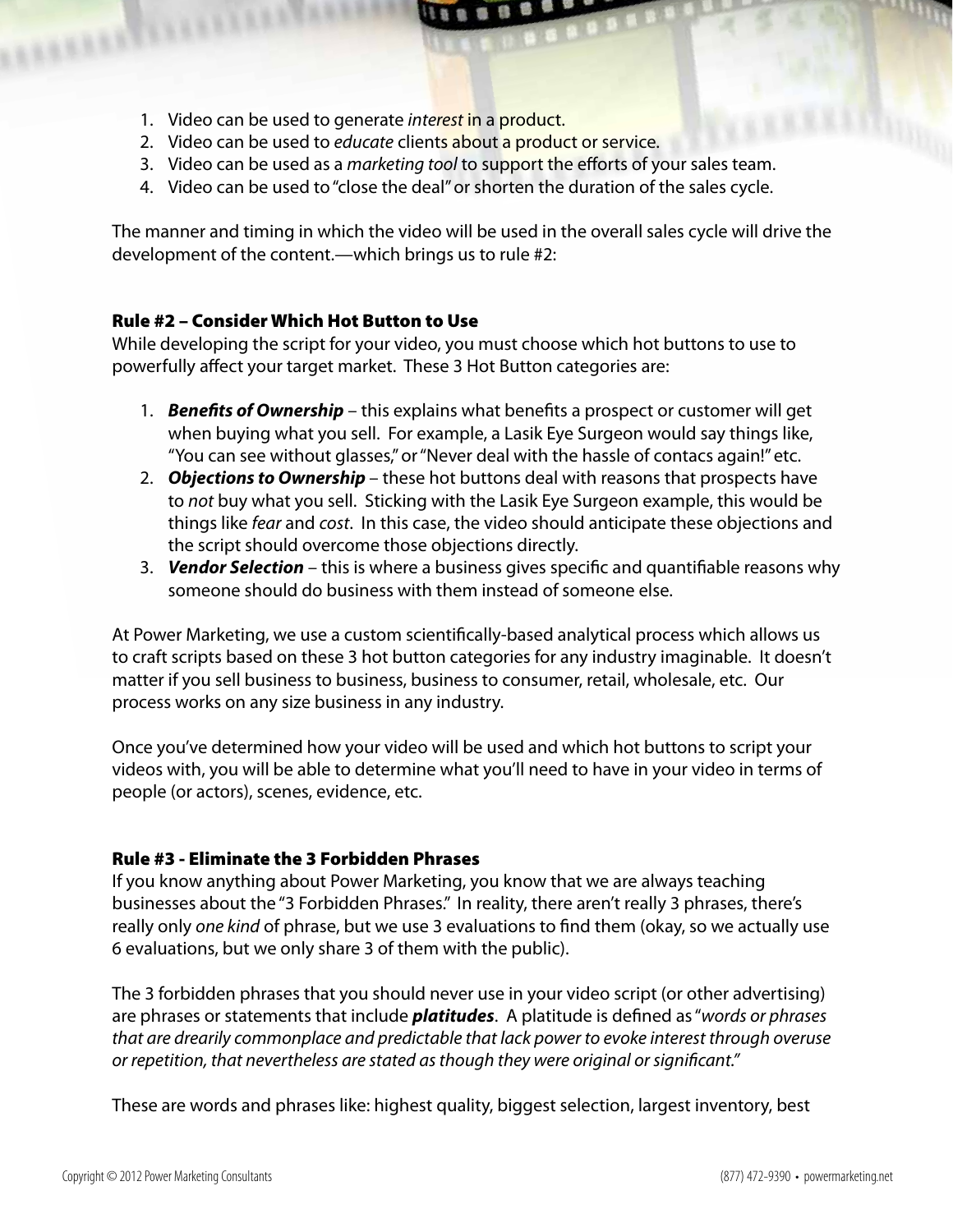

**League** 

service, been in business since 1776 BC, family owned, gets the job done right the first time, fast, residential and commercial, free estimates, locally owned and operated, #1 in satisfaction, we're better, why pay more, lowest prices, we care, conveniently located, professional, experienced, affordable, board certified, we're different, advanced techniques, call today, dependable, etc.

I'm not saying that you shouldn't actually be these kinds of things, but I am saying that they are all platitudes. Every one of these statements and phrases are drearily commonplace and predictable, they lack power to evoke interest through overuse or repetition, and they were nevertheless stated as though they were original or significant. In modern day advertising (and especially in videos), platitudes rule the roost. In fact, if you've ever created a marketing video for your website or a commercial for TV, I can guarantee you that it was loaded with platitudes.

You can read a more detailed analysis about why platitudes like these are so damaging to your business by reading the ground

breaking book "Monopolize Your Marketplace" by Rich Harshaw. I was personally trained by Rich, and at Power Marketing, we use his methodology to eliminate platitudes and meaningless marketing content from our client's advertising. Now, let me give you the 3 evaluations straight from his book so you can check for yourself and see if your advertising messages are plagued with platitudes:

# PLATITUDE EVALUATION 1 – Well I Would Hope So!

**BOOK** 

I want you to take a look at a statement in your video (or other advertisement) and ask yourself if a customer or prospect could or would automatically respond with the statement, "Well I would hope so." Here's a perfect example—how about a TV commercial for a personal injury attorney that says "We help you when you've been injured " Well, I would hope so you're a personal injury attorney, right? What else would you do? Or how about this web video for a CPA where his clients give testimonials that say "we really like our CPA." Well, I would hope so! What are they going to say, "Our CPA stinks and he never calls us back or has our stuff ready on time!" Everybody is going to say great things about themselves if they can get away with it. Examples like these are infinite, but I think you get the point by now.

# PLATITUDE EVALUATION #2 – Who Else Can Say That?

Pay close attention to this one because the question is not *who else can do what you do, but who else can say what you say*. The answer is usually anyone and everyone.

I'm checking out a video on YouTube from a local bank who says that they make you "a member of the family." Who else can say that? How about every single bank on the planet that's who! What about this other bank who says that they "care." Really, you care? I'm so

**PERSONAL PROPER** 

 $\blacksquare$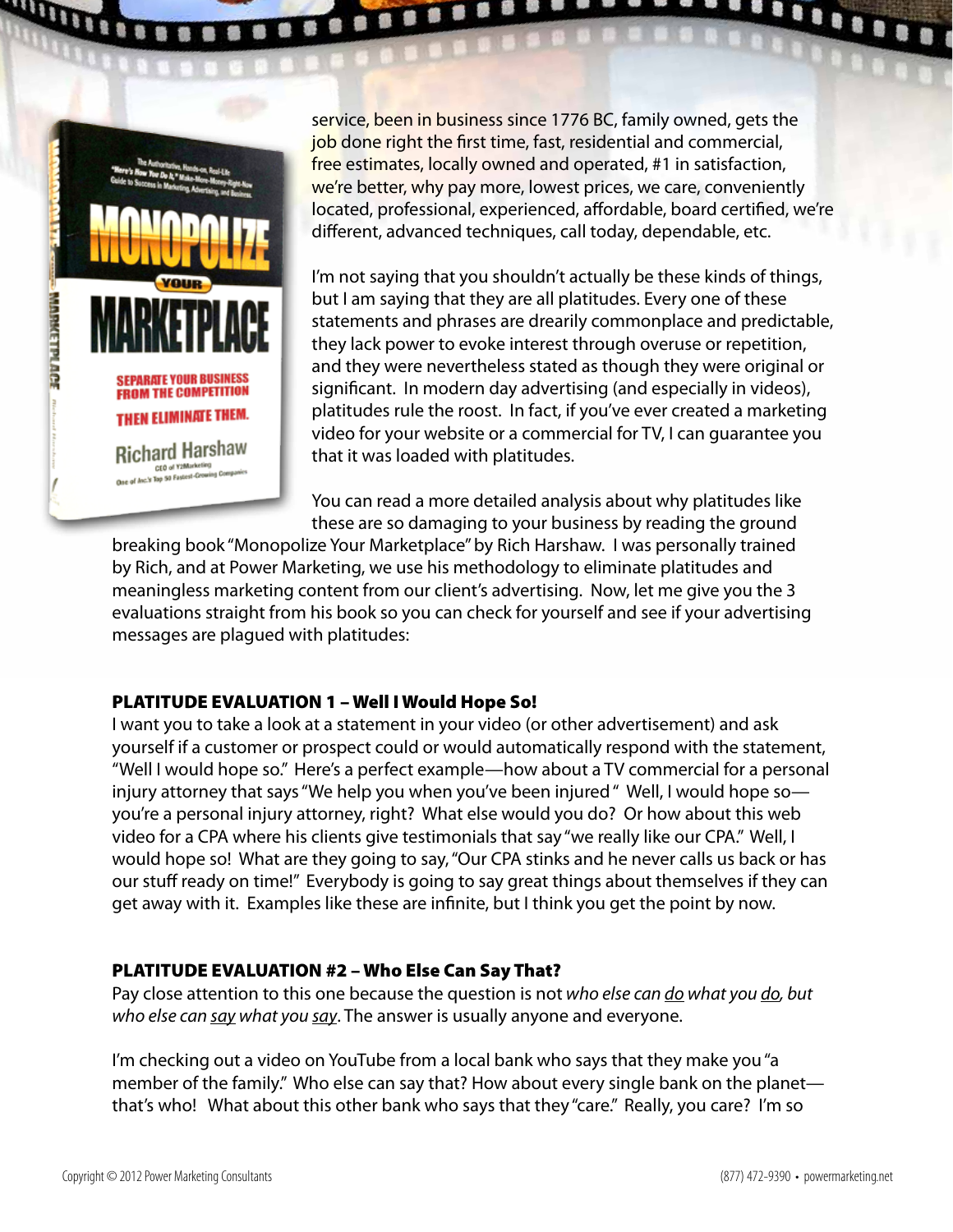impressed that you care because the other banks say that they "care" and that they "work with me to make me feel at home." Who else can say these things? Anybody can!

See, these statements are drearily commonplace and predictable and they lack power to evoke interest. And you know what, they were nevertheless stated as though they were original or significant. Now look at any video you've ever seen. Listen to a few lines and then ask yourself this, "who else can say that?" If any competitor can say it, then the video failed the evaluation.

# PLATITUDE EVALUATION #3 – The Cross Out Write-in Test

For this evaluation, I'm going to have you cross out the name of your company in your video (or video script) and then write in the name of your competitor. Now tell me this, is the ad still valid? If so, you've just failed the test. Another way to illustrate this is to do it in reverse. Cross out your competitor's name and replace it with your company's name. Now tell me, is the ad/ video still valid? I mean really. I don't care if you absolutely know that you have higher quality than your competitor because your competitor can still say that they have higher quality than you even if it's not true.

I can give you a million examples of this in videos, but go ahead and check for yourself. If you've never created a marketing video for your company, then start analyzing commercials on TV for yourself, or watch some videos on YouTube, and you'll find that they're *all loaded with platitudes*. If you've already created videos for your company, go ahead and put them through the 3 evaluations and see how you do.

#### **Rule #4 - More is More with Online Videos**

If your intended output for your videos is the internet, then note that it's best to make multiple short videos instead of one long video. One thing that YouTube has taught us is that people will easily watch 10 sixtysecond videos, but they usually won't watch 1 tenminute video.

So, the point here is to take what you know that you need to say in your script (as determined from Rules 1 and 2) and then create multiple short video scripts that can be placed on your website instead of one long video.



*YouTube has taught us that people will spend a lot of time watching short videos one after another.*

This same technique can be used for companies with larger budgets who are running TV campaigns. Instead of running one commercial repeatedly that says the exact same thing (and can't cover much since it's only 30 or 60 seconds), you should create multiple commercials that each cover different hot buttons that you run in sequence throughout your TV campaign.

**THE PARTIES**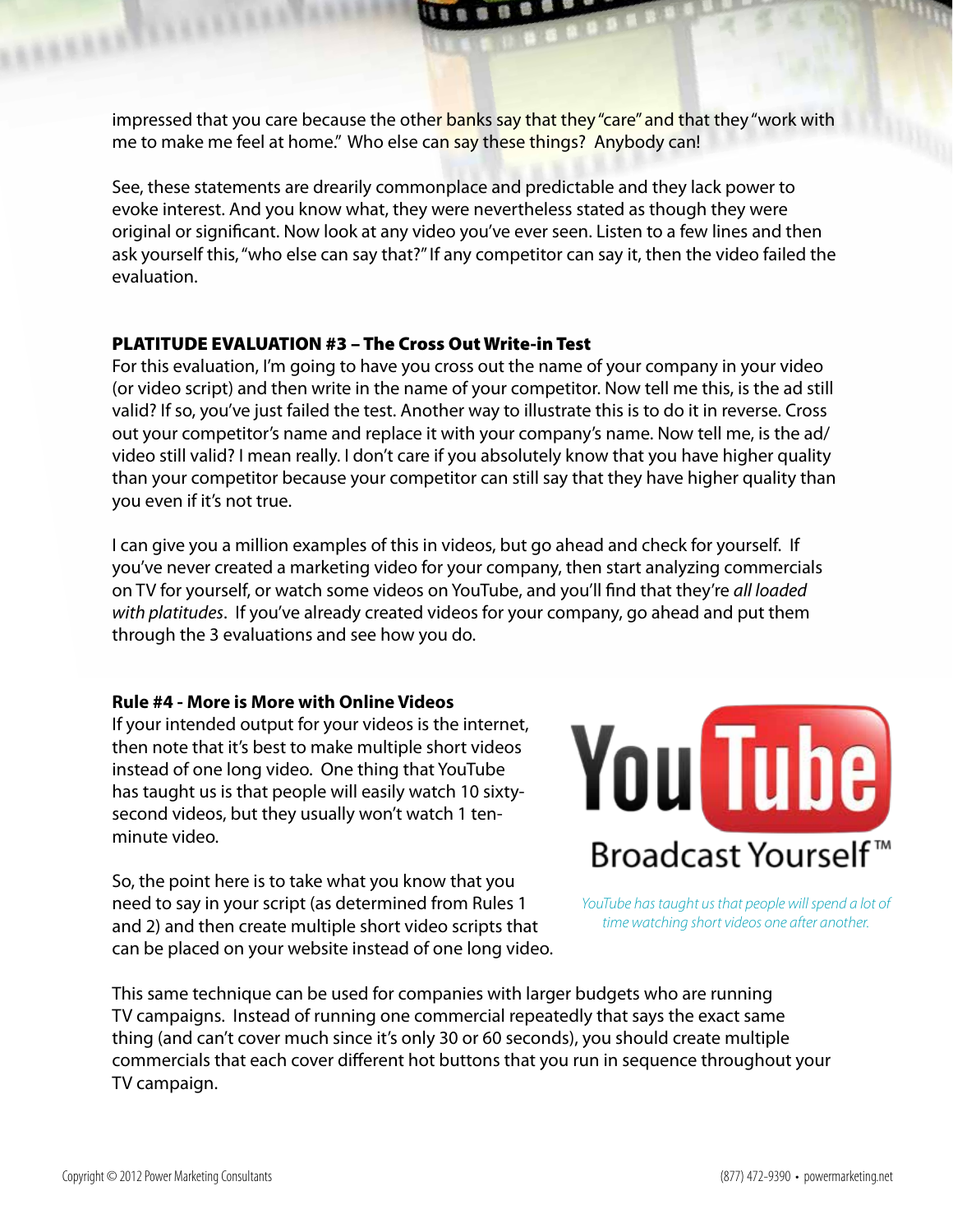#### Rule # 5 – Use FAQs, SAQs, and Testimonials

**Continuum de la Commence de la Commence de la Commence de la Commence de la Commence de la Commence de la Comme** 

Without getting into advanced marketing techniques, one of the easiest ways to create multiple effective short videos is to use *FAQs, SAQs, and Testimonials*—especially when creating online videos.

*FAQs are Frequently Asked Questions.* The reason you want to create videos with FAQs is because these short videos draw visitors into deeper interaction with your website since users prefer videos over reading. Additionally, if you use your own employees (which is not always preferable—see Rule #10), it can help develop more trust with your prospects since they'll feel like they already are acquainted with your company before they do business with you.

*SAQs are Should Ask Questions* or questions a prospect should be asking before buying what you sell. The easiest way to develop these is to ask yourself the following question: if your aunt who lives out of state was going to buy your product or service and couldn't buy it from you, what questions would you tell her to ask before she buys the product or service from another company? The answers to these questions should be captured on video and placed on your website. These are powerful questions, which, if appropriately scripted and answered, cause your prospects and customers to have unshakable confidence in their decision to do business with you.

*Testimonial videos* – everybody knows what these are and lots of people use them, but they typically do them wrong. The reason they're usually done wrong is because they're always filled with platitudes! The most common testimonial sounds something like this, *"I did business with Acme and I just love them. They are the best company and they have the best quality and value. I recommend them to all of my friends."* Blah, blah, blah. If you've heard this once, you've heard it a million times.

So, let me give you some tips that will increase the value of your testimonial videos a zillion fold (or at least a gazillion-fold):

*Tip #1* - First of all, never script testimonials. They need to be answered honestly and naturally by the customer. People can tell when you're reading a script. And while that's okay for other videos, it's not okay for testimonials.

*Tip #2* – Don't ask the same old antiquated questions that video companies always ask to generate these lame, platitude-filled testimonials. These are questions like: "What do you like about Johnson Dental?" or "How does Dr. Johnson make you feel?" or "Would you recommend Smith Chiropractic to a friend?"

*Tip #3* – Get the client to give you a testimonial that is based on one of the three hot button categories: Benefits of Ownership, Objections to Ownership, or Vendor Selection (from Rule #2).

*Tip #4* – You can get customers to say exactly what you want them to say without scripting the response by acting like a bad lawyer. You simply ask "leading questions." This is

<u>Littletin</u>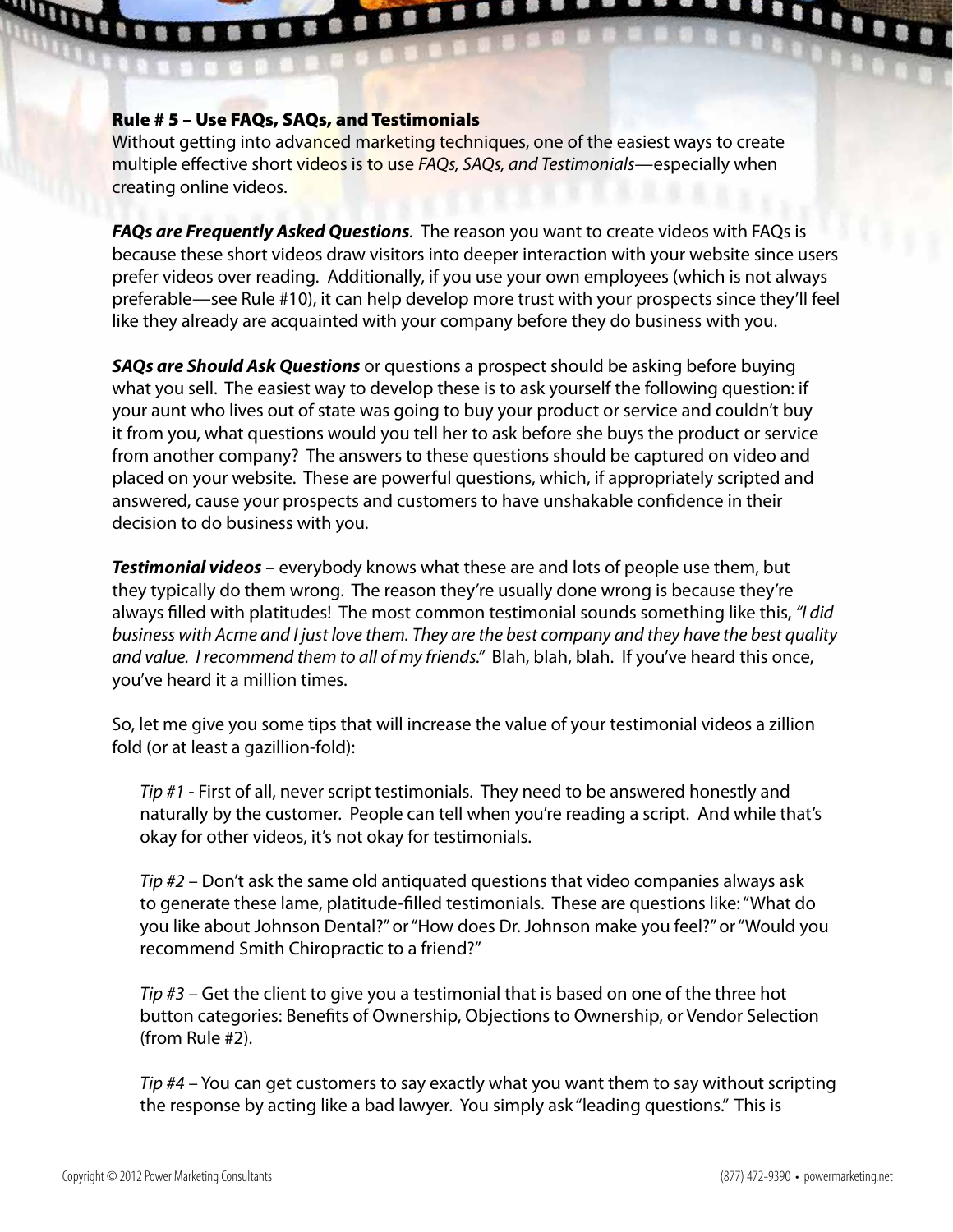not allowed in a court of law, but it's a **necessity when creating testimonial videos.** For example, let's go back to the Lasik Eye surgeon and talk about the "fear" hot button in the Objections to Ownership category (in Rule #2). To get a great testimonial about this, you'd simply ask the client this leading question, "I understand that you had some fear about getting Lasik Eye Surgery, can you tell me how Dr. Anderson and Vision Eye Care alleviated those fears for you?" The response will be golden because now you have an actual client on film overcoming another prospect's objections for you.

# Rule #6 - Why You Should Not Use YouTube to Host Your Videos

When posting videos online, 9 out of 10 businesses use YouTube as their video hosting provider. This is a bad idea. Yes, we believe that you *should* post all of your videos online, even if your video is being produced for television or for final output to DVDs—because it's free and useful advertising. However, you should not use YouTube as a video hosting provider (to embed your videos on your own website) for the following 4 reasons:

1 – If you use YouTube as a video host, then it means that your website visitors are just one click away from YouTube which could cause your visitors to actually use your website as a portal to YouTube—and within minutes, they're watching funny cat videos, and they forgot all about you! At Power Marketing, we can show you how to use YouTube to send traffic to your website, instead of sending traffic from your website to YouTube.

2 – Mobile Users who are using an iPad, iPhone, or other mobile device will often be forced to the YouTube App on their mobile device when they click to play your video. Again, this drives your customers and prospects away from you. This is even worse on a mobile device because they've actually left their mobile web browser and opened up another app (the YouTube app). So, they can't just push the "back" button to go back to your website—they have to close the YouTube App and go back to the web browser app.

3 – Unless you manually disable the feature (and most people don't), once your video is done playing, YouTube will display multiple thumbnails of other videos to entice viewers to watch something else. Oftentimes, the videos on display could actually be your competitors since they would likely be using similar keywords. In other words, using YouTube to embed videos on your website can actually drive your visitors to your competition (seriously, it happens).

4 – Believe it or not, the most important element of your video, in terms of getting people to actually click "play" is the thumbnail (aka posterframe). This is the still image that is displayed on the video before someone presses play. YouTube simply does not allow you to create a customized thumbnail. More often than not, you have to choose between 3 thumbnails that look ridiculous (especially if the thumbnail is a freeze-frame of you in the middle of speaking). Your thumbnail needs to contain a headline that captures the prospect's attention and makes them want to press play. YouTube simply doesn't allow this. Take a look at the example on the next page. The image on the left is an actual



*The YouTube App on your mobile device often activates when users visit your website from their mobile device and watch a YouTube embedded video.*

**HELLETTELLETTE**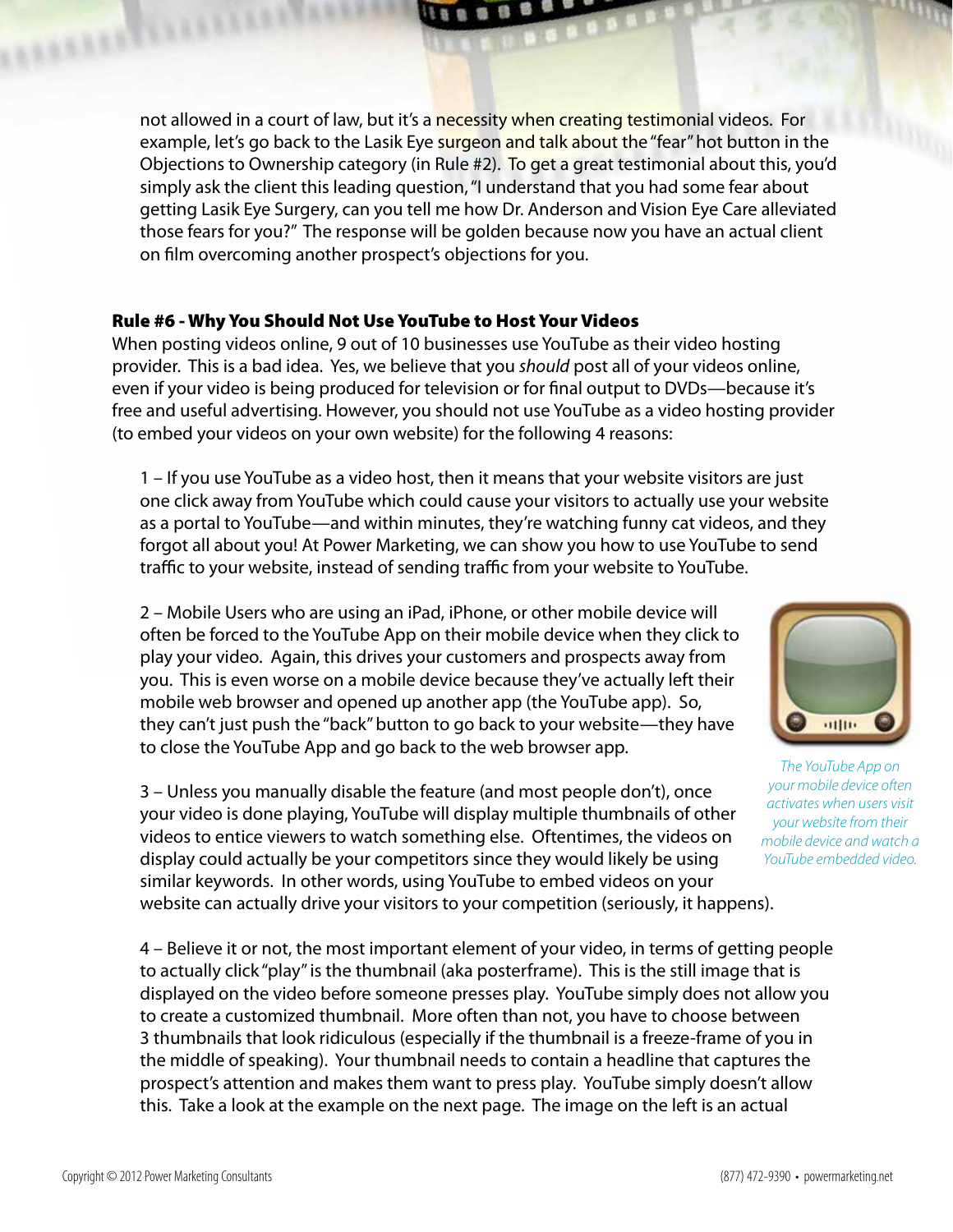thumbnail of one of our videos on YouTube, and the one on the right is the same video with a *customized thumbnail* on our website. Which one would you be more inclined to click and watch?



**OV** 

**BOOT** 

**Reading** 

*This is the actual thumbnail for one of our videos on YouTube (find the video on YouTube by searching for "Boise Web Design")*



10000

*This is the EXACT SAME video hosted on our website. This can be found at powermarketing.net/boise-web-design. (Yes, it has rounded corners on the video.)*

At Power Marketing, we host our client's videos for them and triple encode all of our videos for our clients so that they play back seamlessly in HD (High Definition), SD (standard definition), and on mobile devices without forcing visitors to leave the page. And yes, they work perfectly on iPads and iPhones, everytime—even when streaming over cellular networks. Additionally, we always custom create a video thumbnail so that visitors to your website will want to push play and actually watch your video.

# Rule #7 – Don't Use Flash®

There's been more written about this topic than anything I can think of in recent years. Rather than repeat everything that's already been said, let me just make it really simple for you: *don't use Flash on your website anymore*. It's old and outdated technology. Period.

The only people who want to use Flash are those who have invested time and energy into learning the platform for years. However, it simply won't work with the fastest growing segment of the internet economy—mobile users.

Here's the bottom line when it comes to Flash: Flash is dead. Steve Jobs killed it. Stop using Flash. Now.  $\odot$ 

# Rule #8 – You Shouldn't Always Use HD

If your videos will be output specifically for web use, then you really should not use HD. Your best bet is to output the video in 640x360 format so that it matches the HD aspect ratio, but is not actually HD video.

The reason for this is simple—there are still a lot of people out there with slow computers and slow internet connections. And, HD video doesn't always play back well on older computers or computers with slow internet connections. Even if you have a perfect script and a perfectly produced video, it won't make much of a difference for somebody on an old computer with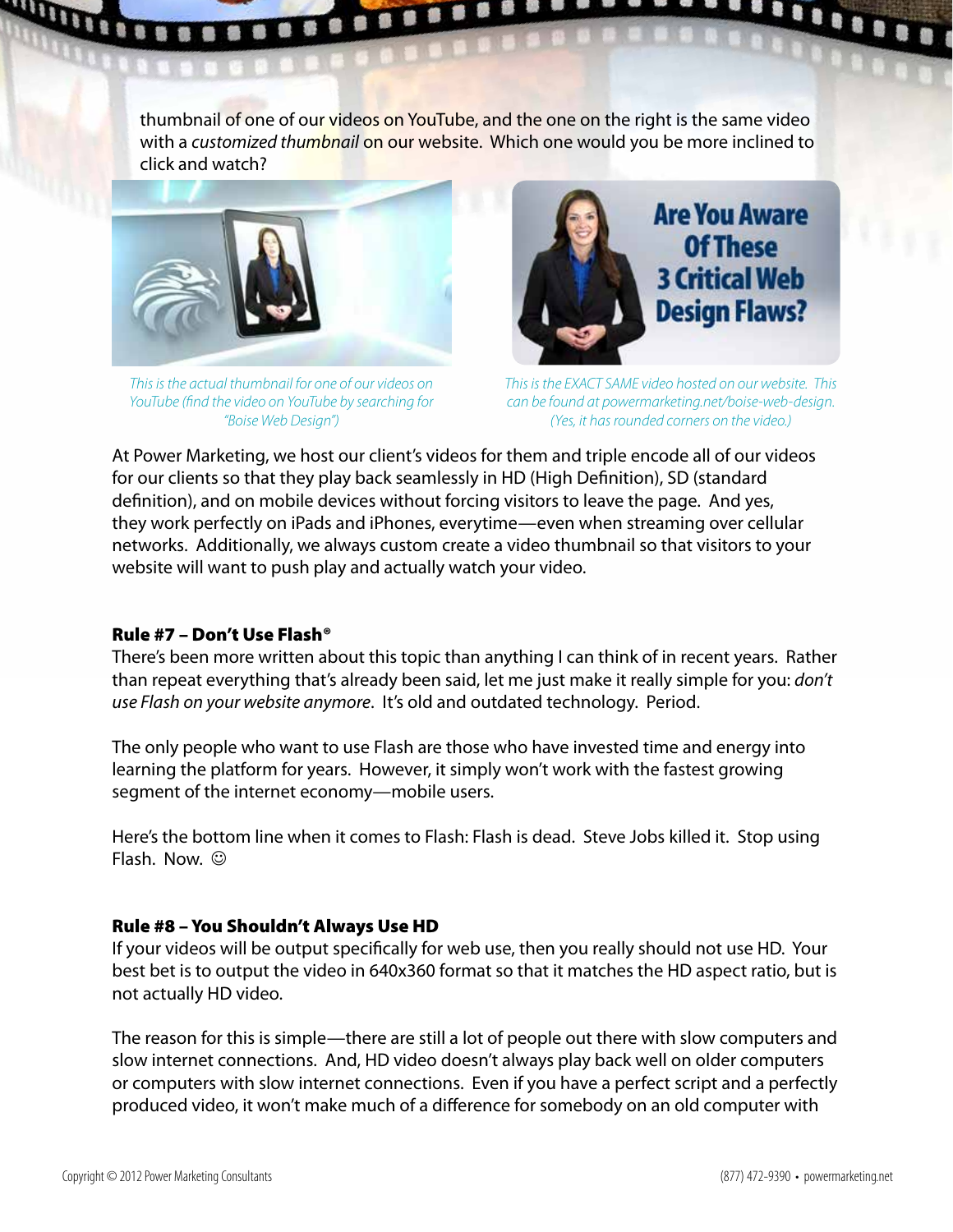a slow internet connection that can only watch 1 second at a time and then has to wait while the computer buffers the video stream and tries to decode the HD video.

Here are a few simple rules on how to output your video for various formats:

Videos on your website: 640x360

- Videos on YouTube: 1280x720 HD (YouTube will create multiple versions for you)
- • Videos on TV: 1920x1080 HD (so you can have maximum resolution for viewers with 1080p TV sets)

# Rule #9 – Don't Neglect the Most Valuable Production Element

You've already learned that the most important part of your video is the script. Content is always going to be king! However, in terms of the actual video production, most people assume that the quality of the video image itself is the most valuable element of the video production. However, this is not the case.

The industry secret concerning powerfully crafted videos is actually the *audio*. That's right sound quality is actually more important than video quality. Unfortunately, small startup video production companies (like those common in the web video production market) are not experienced in capturing audio properly or creating soundtracks.

True professional video production companies have just as much invested in their audio equipment as they do in video equipment. And, they usually have a professional audio engineer on staff to ensure that your video doesn't just look good, but that it sounds good too.

We can show you samples of videos shot on cameras that cost over \$10,000 with poor sound quality that cannot compare to videos with great audio that were shot on a cell phone camera. Seriously.

Additionally, your audio soundtrack will make a big difference in terms of affecting emotions during your video. While there are a lot of resources to find royalty-free music backgrounds, it's best to find a video producer who uses customizable software like SmartSound™ that actually allows your video producer to customize pre-recorded soundtracks to match your video's emotional intensity in perfect sync.

At Power Marketing, not only do we use SmartSound™ technology on our video productions, but we are also one of the only production companies that can produce a completely customized audio soundtrack for your video. You can work directly with our music composer to create a customized soundtrack that is yours and yours alone.

When it comes to quality audio for your video, make sure your video production company is doing at least the following:

1. Using microphones that are not built in to the camera itself. Professional audio production requires the use of higher quality microphones (usually shotgun or lapel)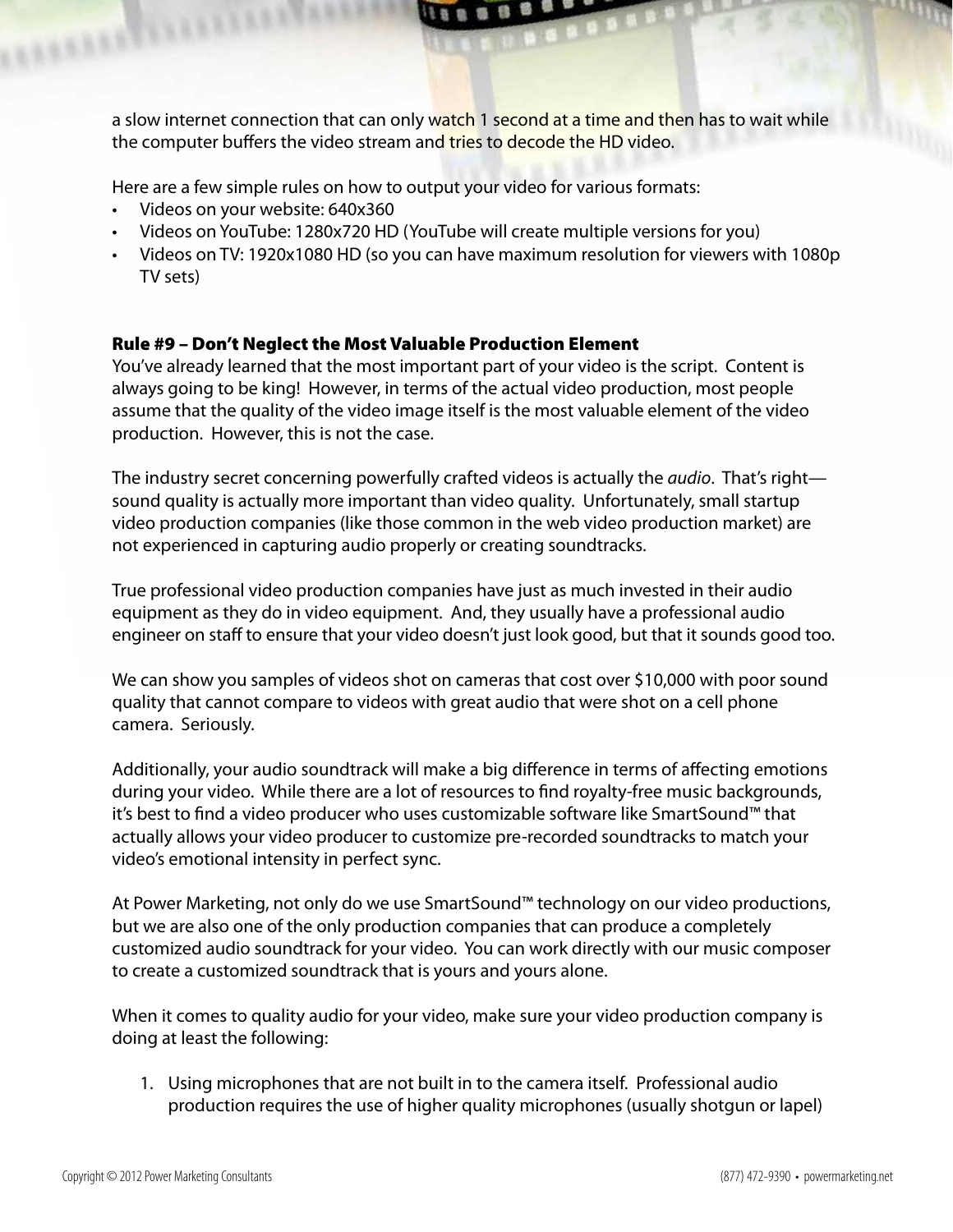that are either plugged in directly to the camera, or are connected to a secondary audio capture device.

- 2. Providing customizable soundtracks from royalty-free audio or
- 3. Providing completely custom audio soundtracks for your exclusive use.

#### **Rule #10 – Hire Professional Actors When Necessary**

**Continuum de commence de la commence de la commence de la commence de la commence de la commence de la commence de la commence de la commence de la commence de la commence de la commence de la commence de la commence de l** 

For smaller, local companies, it is usually best for the owner of the business to star in his own marketing videos. It helps to build credibility and confidence in the company and makes the prospect feel more "connected" with the business since watching the video(s) makes them feel like they already know the owner.

However, sometimes it is important to project a more professional image—especially with larger companies—and, in these cases, it is best to hire professional actors.

Also, it is true that some people are just so uncomfortable in front of a camera that the video never turns out right because the person on camera looks too wooden, stiff, or awkward, and can't remember the script, or has trouble reading from the teleprompter. In these cases, it is best to just hire a professional actor.

Power Marketing has searched, found, and contracted with the most professional actors and actresses both locally and around the country, so we can provide our customers with a professional video spokesperson for only \$399 per 60 second block of time! Yes, hiring a professional actor or actress is now within reach of any business. Contact us today to see sample reels of our contracted actors and actresses.

#### **Bonus Tip - How to Dominate Google Search Results Using Online Video**

Dominating video searches on Google is actually pretty simple, but admittedly, it's a lot of work. Here's how you do it in a nutshell:

- 1. Create a lot of videos (5 to 10).
- 2. Create titles, tags, and descriptions for your videos using your most profitable keyword phrases.
- 3. Create accounts with at least 10 of the free video hosting providers online (there's more than that available).
- 4. Submit all of your videos to all of the video hosting providers and stagger their submissions throughout a month (or longer if you have more than 10 videos). If you have 10 videos and 10 hosting providers, then you'll have 100 videos on the internet with your keywords attached to them. That alone is usually enough to help you dominate.
- 5. Take your most valuable video on YouTube and create backlinks to it scattered all throughout the internet. If you don't know what backlinks are, check out the videos and FREE report on our Search Engine Optimization page on our website.

<u>Little of the Second Station of the Second Station of the Second Station of the Second Station of the Second Station of the Second Station of the Second Station of the Second Station of the Second Station of the Second St</u>